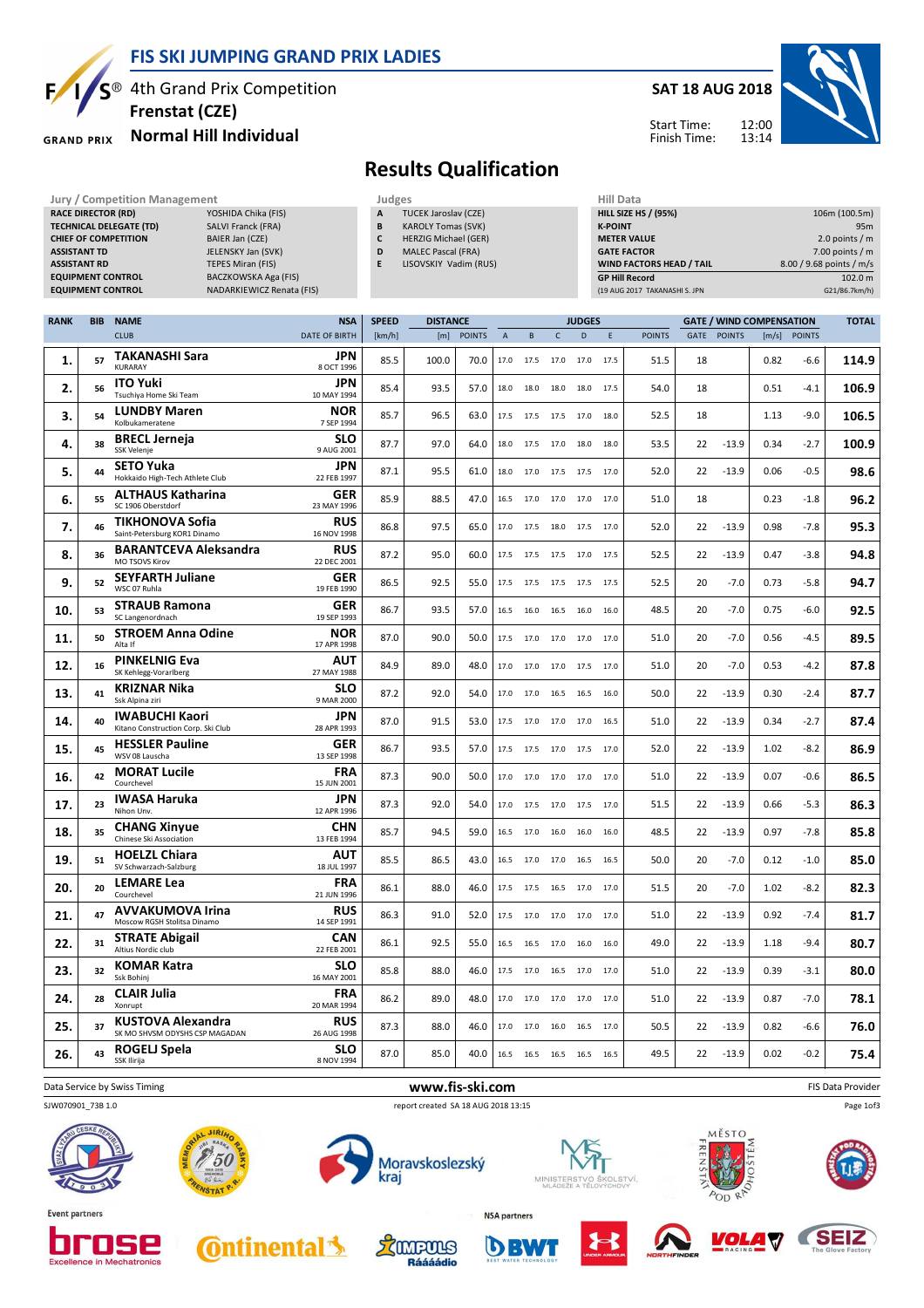**FIS SKI JUMPING GRAND PRIX LADIES**



**Excellence in Mechatronics** 

S<sup>®</sup> 4th Grand Prix Competition

**Frenstat (CZE)**

**Normal Hill Individual GRAND PRIX** 

**SAT 18 AUG 2018**

Start Time: Finish Time:



# **Results Qualification**

| <b>RANK</b>          | <b>BIB</b>              | <b>NAME</b>                                                      | <b>NSA</b>                | <b>SPEED</b> | <b>DISTANCE</b> |               |             |                |      | <b>JUDGES</b>                        |      |               |             |               | <b>GATE / WIND COMPENSATION</b> |               | <b>TOTAL</b> |
|----------------------|-------------------------|------------------------------------------------------------------|---------------------------|--------------|-----------------|---------------|-------------|----------------|------|--------------------------------------|------|---------------|-------------|---------------|---------------------------------|---------------|--------------|
|                      |                         | <b>CLUB</b>                                                      | <b>DATE OF BIRTH</b>      | [km/h]       | [m]             | <b>POINTS</b> | $\mathsf A$ | В              | C    | D                                    | E    | <b>POINTS</b> | <b>GATE</b> | <b>POINTS</b> | [m/s]                           | <b>POINTS</b> |              |
| 27.                  | 39                      | <b>HARALAMBIE Daniela</b><br>CS Dinamo Bucuresti-Centrul Sportiv | ROU<br>14 AUG 1997        | 87.1         | 87.0            | 44.0          | 17.0        | 16.5           | 16.0 | 16.5                                 | 16.0 | 49.0          | 22          | $-13.9$       | 0.55                            | -4.4          | 74.7         |
| 28.                  | 29                      | <b>MARUYAMA Nozomi</b><br>Meiji Univ.                            | <b>JPN</b><br>2 JUN 1998  | 86.8         | 87.5            | 45.0          | 16.5        | 17.0           | 16.5 | 17.0                                 | 16.5 | 50.0          | 22          | $-13.9$       | 0.89                            | $-7.1$        | 74.0         |
| 29.                  | 30                      | IAKOVLEVA Lidiia<br>Saint-Petersburg KOR1 Dinamo                 | <b>RUS</b><br>14 AUG 2001 | 86.3         | 87.5            | 45.0          | 17.0        | 17.0           | 16.5 | 16.5                                 | 17.0 | 50.5          | 22          | $-13.9$       | 0.97                            | $-7.8$        | 73.8         |
| 30.                  | 48                      | SEIFRIEDSBERGER Jacqueline<br>SC Waldzell-Oberoesterreich        | AUT<br>20 JAN 1991        | 85.8         | 81.5            | 33.0          | 16.0        | 16.5           | 16.5 | 15.0                                 | 16.0 | 48.5          | 20          | $-7.0$        | 0.11                            | $-0.9$        | 73.6         |
| 31.                  | 25                      | <b>PTACKOVA Stepanka</b><br>Jkl Desna                            | <b>CZE</b><br>18 MAR 2002 | 86.4         | 88.5            | 47.0          | 17.0        | 17.5           | 15.5 | 16.0                                 | 15.5 | 48.5          | 22          | $-13.9$       | 1.27                            | $-10.2$       | 71.4         |
| 32.                  | 24                      | <b>MALSINER Manuela</b><br><b>GS FIAMMEGIALLE</b>                | <b>ITA</b><br>15 DEC 1997 | 86.6         | 88.5            | 47.0          | 17.0        | 17.5           | 17.0 | 17.0                                 | 17.0 | 51.0          | 22          | $-13.9$       | 1.62                            | $-13.0$       | 71.1         |
| 33.                  | 13                      | <b>BLAZKOVA Barbora</b><br>Jkl Desna                             | <b>CZE</b><br>23 SEP 1997 | 85.2         | 84.0            | 38.0          | 17.0        | 17.0           | 16.5 | 16.5                                 | 16.0 | 50.0          | 20          | $-7.0$        | 1.48                            | $-11.8$       | 69.2         |
| 34.                  | 21                      | LI Xueyao<br>Chinese Ski Association                             | <b>CHN</b><br>11 APR 1995 | 85.2         | 79.0            | 28.0          | 15.5        | 16.0           | 16.0 | 16.0                                 | 16.0 | 48.0          | 20          | $-7.0$        | 0.19                            | $-1.5$        | 67.5         |
| 35.                  | 33                      | <b>EDER Lisa</b><br>SC Saalfelden                                | <b>AUT</b><br>12 AUG 2001 | 86.3         | 83.5            | 37.0          | 17.0        | 17.0           | 16.5 | 16.0                                 | 16.5 | 50.0          | 22          | $-13.9$       | 0.81                            | $-6.5$        | 66.6         |
| 36.                  | 9                       | <b>EILERS Natalie</b><br>Altius Nordic Ski Club                  | CAN<br>31 OCT 1998        | 86.0         | 82.5            | 35.0          | 16.5        | 16.5           | 16.5 | 16.0                                 | 16.0 | 49.0          | 20          | $-7.0$        | 1.45                            | $-11.6$       | 65.4         |
| 37.                  | 11                      | <b>KREPELKOVA Marta</b><br>Ski Klub harrachov                    | <b>CZE</b><br>18 JUN 1991 | 84.9         | 81.5            | 33.0          | 16.5        | 17.0           | 16.5 | 16.0                                 | 16.0 | 49.0          | 20          | $-7.0$        | 1.45                            | $-11.6$       | 63.4         |
| 38.                  | 26                      | <b>MALSINER Lara</b><br><b>GARDENA RAIFFEISEN</b>                | ITA<br>14 APR 2000        | 86.6         | 81.5            | 33.0          | 16.5        | 17.0           | 16.0 | 16.0                                 | 16.5 | 49.0          | 22          | $-13.9$       | 0.60                            | $-4.8$        | 63.3         |
| 39.                  | $\overline{2}$          | <b>ENGLUND Nita</b><br>Kiwanis Ski Club                          | <b>USA</b><br>10 JUN 1992 | 85.3         | 74.5            | 19.0          | 15.5        | 15.5           | 16.0 | 15.5                                 | 15.5 | 46.5          | 18          |               | 0.49                            | $-3.9$        | 61.6         |
| 40.                  | 34                      | <b>ERNST Gianina</b><br>SC 1906 Oberstdorf                       | <b>GER</b><br>31 DEC 1998 | 86.0         | 79.5            | 29.0          | 16.5        | 16.5           | 16.5 | 16.0                                 | 16.0 | 49.0          | 22          | $-13.9$       | 0.75                            | $-6.0$        | 58.1         |
|                      |                         |                                                                  |                           |              |                 |               |             |                |      |                                      |      |               |             |               |                                 |               |              |
| <b>Not Qualified</b> |                         |                                                                  |                           |              |                 |               |             |                |      |                                      |      |               |             |               |                                 |               |              |
| 41.                  | 5                       | <b>BODNARCHUK Natasha</b><br>Altius Nordic ski club              | CAN<br>13 JUN 1998        | 85.1         | 76.0            | 22.0          | 15.5        | 16.0           | 15.5 | 15.5                                 | 15.5 | 46.5          | 20          | $-7.0$        | 0.72                            | $-5.8$        | 55.7         |
| 42.                  | 19                      | <b>FREITAG Selina</b><br>Sg Nickelhuette Aue                     | <b>GER</b><br>19 MAY 2001 | 85.8         | 77.0            | 24.0          | 16.0        | 16.5           | 16.0 | 16.0                                 | 16.0 | 48.0          | 20          | $-7.0$        | 1.38                            | $-11.0$       | 54.0         |
| 42.                  | 18                      | <b>OPSETH Silje</b><br>Holevaringen II                           | <b>NOR</b><br>28 APR 1999 | 85.1         | 76.0            | 22.0          | 16.0        | 16.5           | 16.0 | 16.0                                 | 16.0 | 48.0          | 20          | $-7.0$        | 1.13                            | $-9.0$        | 54.0         |
| 44.                  | $\overline{7}$          | <b>MAURER Nicole</b><br>Altius Nordic Ski Club                   | CAN<br>28 JAN 2000        | 85.8         | 74.5            | 19.0          | 16.0        | 16.0           | 16.0 | 15.5                                 | 16.0 | 48.0          | 20          | $-7.0$        | 1.18                            | $-9.4$        | 50.6         |
| 45.                  | 27                      | <b>SDERZHIKOVA Valentina</b><br>Almaty Skiclub                   | KAZ<br>30 JAN 2001        | 86.6         | 73.0            | 16.0          | 16.0        | 16.0           | 15.5 | 15.0                                 | 15.0 | 46.5          | 22          | $-13.9$       | $-0.04$                         | 0.4           | 49.0         |
| 46.                  | 17                      | <b>RAUDASCHL Elisabeth</b><br>WSV Bad Ischl-NTS-Oberoesterreich  | AUT<br>7 NOV 1997         | 85.3         | 72.5            | 15.0          | 16.0        | 16.5           | 16.0 | 15.5                                 | 16.0 | 48.0          | 20          | $-7.0$        | 1.09                            | $-8.7$        | 47.3         |
| 46.                  | 15                      | <b>INDRACKOVA Karolina</b><br>Jkl Desna                          | <b>CZE</b><br>26 AUG 1997 | 85.3         | 70.5            | 11.0          | 16.0        | 16.0           | 15.5 | 15.0                                 | 16.0 | 47.5          | 20          | $-7.0$        | 0.53                            | $-4.2$        | 47.3         |
| 48.                  | 10                      | <b>TWARDOSZ Anna</b><br>PKS Olimpijczyk Gilowice                 | POL<br>12 APR 2001        | 85.8         | 70.5            | 11.0          | 16.0        | 15.5           | 16.0 | 15.5                                 | 16.0 | 47.5          | 20          | $-7.0$        | 1.28                            | $-10.2$       | 41.3         |
| 49.                  | 14                      | <b>TRAMBITAS Andreea Diana</b><br>Css Brasovia                   | <b>ROU</b><br>31 MAY 2000 | 84.5         | 69.5            | 9.0           | 14.5        | 15.0 15.5 15.5 |      |                                      | 15.5 | 46.0          | 20          | $-7.0$        | 0.88                            | $-7.0$        | 41.0         |
| 50.                  | $\overline{\mathbf{3}}$ | <b>KRAMER Marita</b>                                             | <b>AUT</b><br>25 OCT 2001 | 83.7         | 64.5            | -1.0          |             |                |      | 14.0  15.0  14.5  15.0  14.0         |      | 43.5          | 18          |               | 1.33                            | $-10.6$       | 31.9         |
| 51.                  | 8                       | <b>MILITARU Carina Alexandra</b><br>Css Brasovia                 | <b>ROU</b><br>11 JAN 2001 | 84.3         | 62.0            | -6.0          |             |                |      | 14.5 14.5 15.0 15.0 14.0             |      | 44.0          | 20          | $-7.0$        | 0.68                            | $-5.4$        | 25.6         |
| 52.                  | 6                       | <b>KIL Joanna</b><br>Azs Zakopane                                | <b>POL</b><br>9 JUL 2000  | 85.1         | 58.0            | -14.0         |             |                |      | 15.0   15.5   15.0   15.0   15.0     |      | 45.0          | 20          | $-7.0$        | 0.90                            | $-7.2$        | 16.8         |
| 53.                  | 12                      | <b>BELSHAW Annika</b><br>Steamboat Springs winter sports clu     | <b>USA</b><br>13 JUN 2002 | 84.3         | 57.0            | $-16.0$       |             |                |      | 15.0   15.0   15.0   14.5   15.0     |      | 45.0          | 20          | $-7.0$        | 0.93                            | $-7.4$        | 14.6         |
| 54.                  | $\mathbf{1}$            | RAJNOCHOVA Michaela<br>TJ Roznov pod Radhostem                   | <b>CZE</b><br>30 MAY 1997 | 83.9         | 54.5            | $-21.0$       |             |                |      | 14.0  15.0  15.0  14.5  14.5         |      | 44.0          | 18          |               | 1.36                            | $-10.9$       | 12.1         |
| 55.                  | 4                       | <b>MACUGA Samantha</b><br>Womens Ski Jumping USA                 | <b>USA</b><br>17 FEB 2001 | 83.1         | 52.5            | $-25.0$       |             |                |      | 14.5    14.5    14.5    14.5    13.5 |      | 43.5          | 18          |               | 0.84                            | $-6.7$        | 11.8         |

**Data Service by Swiss Timing** FIS Data Provider **www.fis-ski.com EIS Data Provider** FIS Data Provider Page 2of3SJW070901\_73B 1.0 report created SA 18 AUG 2018 13:15 Moravskoslezský kraj **MINISTE Event partners NSA** partners **SEIZ** Lampurs *VOLA 7* E **Continental** oros DBW

Ráááádio